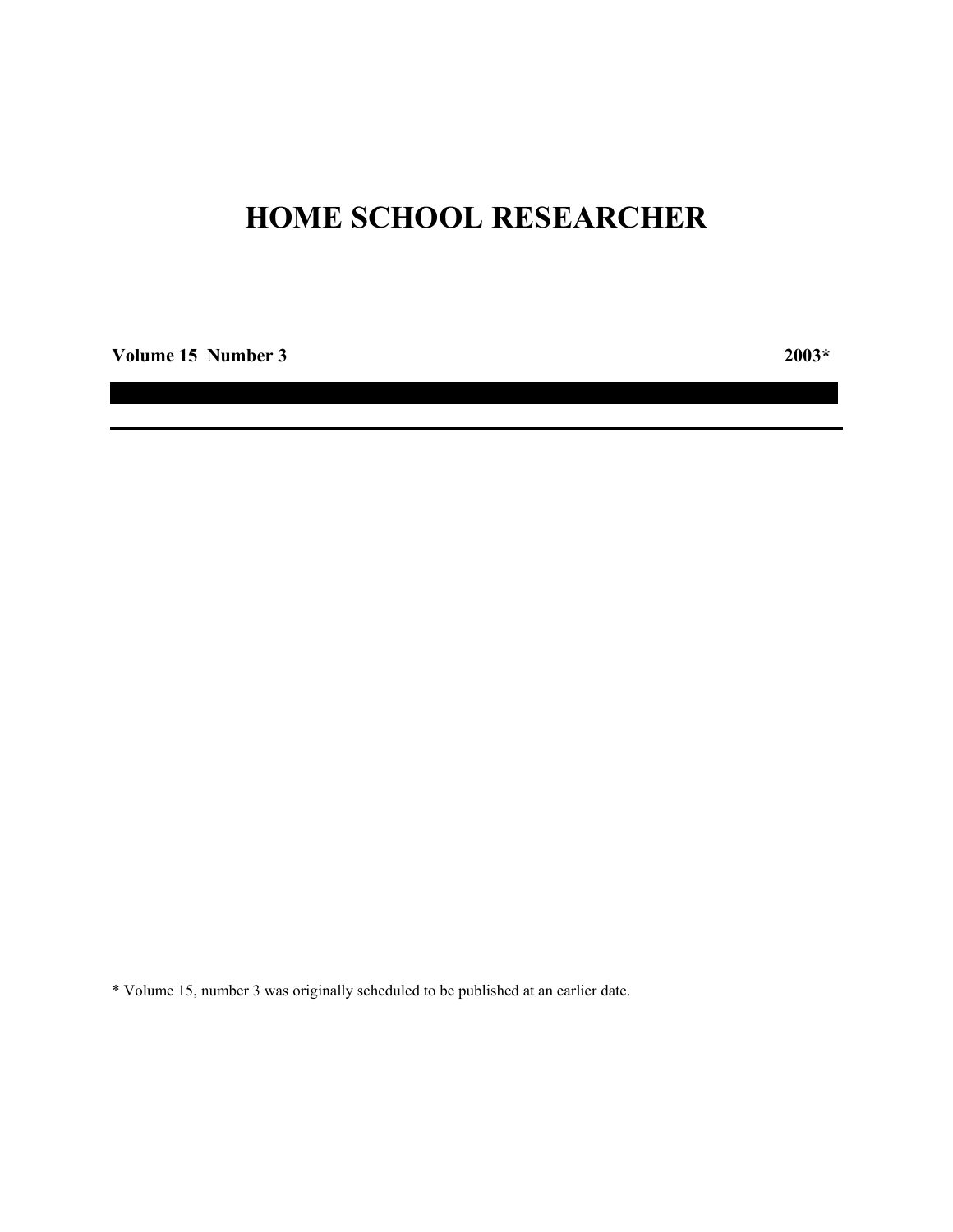# **Editor**

# **SUSAN A. MCDOWELL, Ed.D.**

Home School Researcher P.O. Box 148351 Nashville, TN 37214 Susan.McDowell@alumni.vanderbilt.edu

# **Editor-in-Chief**

## **BRIAN D. RAY, Ph.D.**

*Home School Researcher* National Home Education Research Institute PO Box 13939 Salem, Oregon 97309

## **Advisory Editors**

**BRIAN L. CARLTON**, Ph.D., Chrysalis Center for Individual and Family Therapy — Seattle, Washington

**JAMES C. CARPER**, Ph.D., Wardlaw College, University of South Carolina — Columbia, South Carolina

**GREGORY J. CIZEK**, Ph.D., University of North Carolina — Chapel Hill, North Carolina

**DOUGLAS L. KELLEY**, Ph.D., Arizona State University West –– Phoenix, Arizona

**MARALEE MAYBERRY**, Ph.D., University of Nevada — Las Vegas, Nevada

**LESLEY A. TAYLOR**, Ph.D. — Wales, United Kingdom

Copyright © 2003 by National Home Education Research Institute

*Home School Researcher* (ISSN 1054-8033) is published quarterly by the National Home Education Research Institute P.O. Box 13939 Salem, Oregon 97309 Subscription price for four issues: Individual U.S. \$25.00, Organization/Library U.S. \$40.00.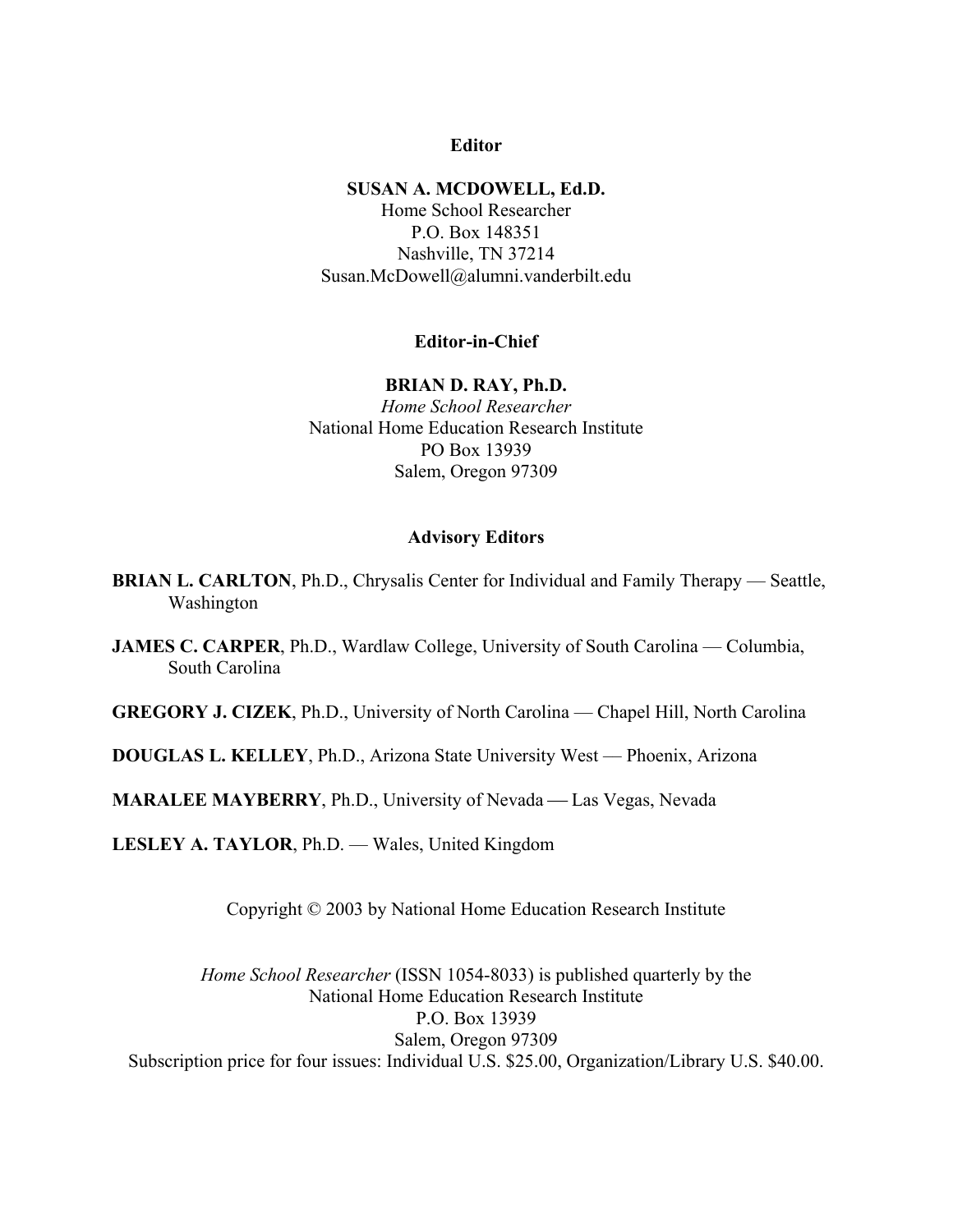## **Justice, Inequality, and Home Schooling**

**Charles L. Howell, Ph.D.\*** Assistant Professor

College of Education and Human Services Minnesota State University at Moorhead Moorhead, Minnesota 56563 howell@mnstate.edu

A NUMBER OF critics of home schooling have suggested that the withdrawal of children from schools reflects and reinforces a broader societal trend. In the past half century, the most educated and affluent citizens have withdrawn en masse first from cities to suburbs, then from public into private spaces, and most recently into electronic networks and controlled-access communities. This position will be referred to as the *privatization argument*. In this article, the implications of the privatization argument for home schooling are explored through philosophical analysis.

Why is it that critics believe that privatization in general and home schooling in particular should be deplored and resisted? Three distinct reasons for concern appear in the literature. The first is that through withdrawal into private pursuits, we are losing our public cohesion, our ability and willingness to work together for common benefit, and that the erosion of that capacity is producing a society that is poorer, meaner, and on balance worse for all its members (Lubienski, 2000). A second is that withdrawal undercuts public authority over the formation of future citizens, which Gutmann (1987), Callan (1997), Curren (2000), and others suggest democratic societies need to sustain themselves. The third is that the trend toward withdrawal exacerbates inequality, allowing the privileged sectors of the society to capitalize on their advantages and to deny similar opportunities to others (Apple, 2000).

In Section II, I examine the basis for each of these concerns. The first two, it turns out, are ineffectual. One depends on an assumption about the effects of home schooling that has not been confirmed by empirical study. The other depends on a definition of democracy that home schoolers probably do not accept. Only the third generates a compelling objection to home schooling, and then

only if one accepts as a requirement of justice a version of equal opportunity, which I shall call *strong equality*. In Section III, I examine the rationale for strong equality and how it would apply to home schooling. In Section IV, I consider two arguments advocates of home schooling might give for not accepting strong equality as a condition of justice.

The aim of this inquiry is to present more clearly than has been done in the past what is at issue in the debate about home schooling and privatization. Philosophical analysis cannot settle factual questions. It cannot determine the effects of home schooling or the proper balance between parental and civic obligations. What it can do is trace the logic that leads people from factual claims to conclusions about how we ought to live and how children ought to be educated. Parties to the debate must then decide whether the factual premises are credible and whether the conclusions conflict with their experience, prior knowledge, or strongly held moral principles. This approach will not resolve the dispute over home schooling, but it is to be hoped that it will cut through some of the hyperbole and circumlocution that have plagued the debate and help parties see why their reasons do not count as reasons for others.

## **Three Versions of the Argument: A Preliminary Assessment**

OF THE THREE versions of the privatization argument, cohesion depends most directly on an empirical claim, namely that home schoolers withdraw from public life and undercut possibilities for cooperation with fellow citizens. It is not impossible that this claim could turn out to be true. Granted, researchers have found that home schoolers join support groups,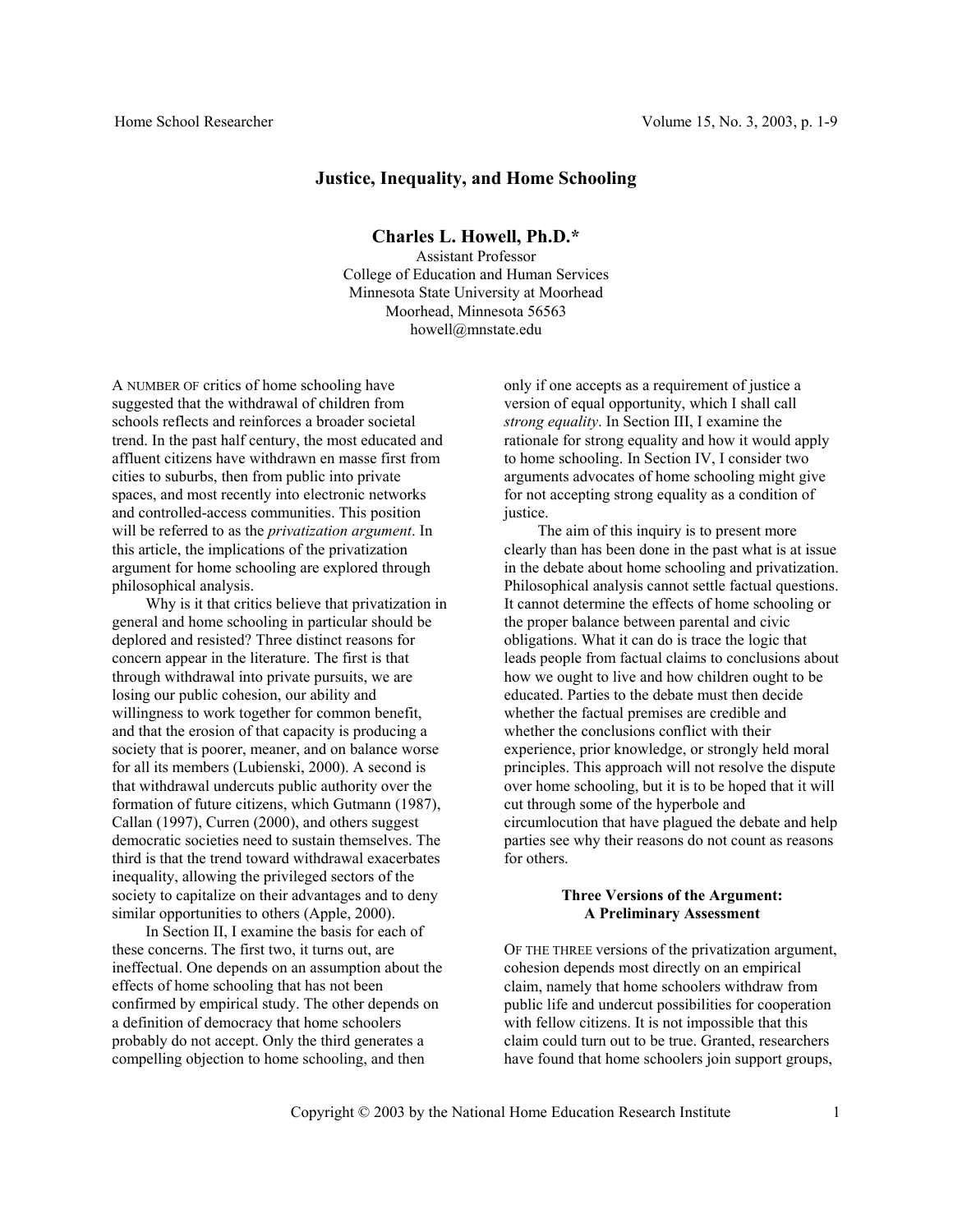#### **Howell**

engage in political action, and participate in church and other voluntary activities (Stevens, 2001). There may be others, however, who do not do so, and their isolation might offset the engagement of activists and thus vindicate the critique.

The problem is that evidence of isolation effects has not yet been produced, while evidence of engagement abounds. Moreover, even if such isolation effects are found, there is a further complication. Public school attendance does not guarantee social cohesion. As Coleman et al. (1966) showed, communities vary enormously in social capital, or capacity for cooperative social interaction; schools can foster cooperation, but they cannot be expected to eliminate these differences. On the contrary, Annette Lareau's (2000) study of homeschool interaction suggests that schools' efforts to promote parental involvement have very little effect on the extent and intensity of social interconnections in a community. The cohesion critique requires evidence that rebuts this research as well as the findings on home schoolers' sociability. In the present state of knowledge on these matters, it is highly speculative.

The second version of the privatization argument—maintenance of democracy—is not so obviously dependent on an empirical claim. Because many factors affect a state's political character, empirical tests of the sustainability of different types of regimes are extremely difficult to conduct. The argument must therefore be understood as conceptual. From the idea of democracy, we deduce the conditions for sustaining it. Thus, when Gutmann (1987) asks who, in a democratic society, should have authority over the education of future citizens, the answer is understood to be self-evident.

The problem with this approach is that the concept of democracy is malleable, and different versions have different conditions for maintenance. The accounts of Madison, Dahl (1956), and Mansfield (1978) all allow for, and indeed require, considerable dispersal of power, which seems compatible with home schoolers' efforts to control the education of their children. The accounts of Dewey (1927) and Gutmann and Thompson (1996) are less tolerant of the exercise of private power, and therefore less hospitable to home schooling. Critics of home schooling can thus point to several accounts of democracy that support their position, but so can its defenders. The critics must then go on to show that their version of democracy is to be preferred to others. The grounds of debate shift, and the focus of critique is no longer home schooling, but rather a

conception of democracy that critics regard as untenable. Until widespread agreement on these matters is achieved, democratic sustainability will not generate a very compelling objection to home schooling.

The third version of the privatization argument, inequality, is more promising than the others for two reasons. First, proponents of home schooling have long argued that children get a better education at home than in school; the difference in quality is likely to exacerbate inequality. Second, one wellknown source of educational inequality is the influence of a student's home background (Fishkin, 1981; Vallentyne, 1989). To some extent, this influence may be counteracted by school attendance; if so, then withdrawing a child from school would make home influence stronger and thus accentuate inequality.

Again, there are difficulties. Home schoolers do seek to provide educational advantages for their children, but not all of these advantages are of the same kind, nor is it clear by what standard they are to be compared with public schools. How, for example, are the ideals favored by Evangelical Christian denominations, and inculcated by some homeschooling parents, to be measured against the intellectual independence cultivated by unschoolers or the conventional academic skills on which school typically focus?

Suppose we do agree on a standard of comparison—standardized test scores or some other measure of performance. It must still be shown that (a) home-schooled students do indeed have an advantage, and (b) this advantage exacerbates rather than ameliorates inequality. This is by no means a trivial exercise.

In the case of (a), much recent research suggests that home schooling may indeed increase academic achievement. These studies, however, are by no means conclusive; all are to some degree subject to self-selection effects. Now suppose these effects can be eliminated, and an academic advantage for home schoolers is conclusively demonstrated. This result would not, in itself, show that home schooling increases inequality. A common measure of educational inequality is the degree to which children's achievement reflects their parents' income and level of education. If, as recent studies suggest, the home school advantage is relatively insensitive to these characteristics, then the effect of home schooling on inequality depends on who decides to home school. Condition (b) is satisfied only when more affluent families home school, because only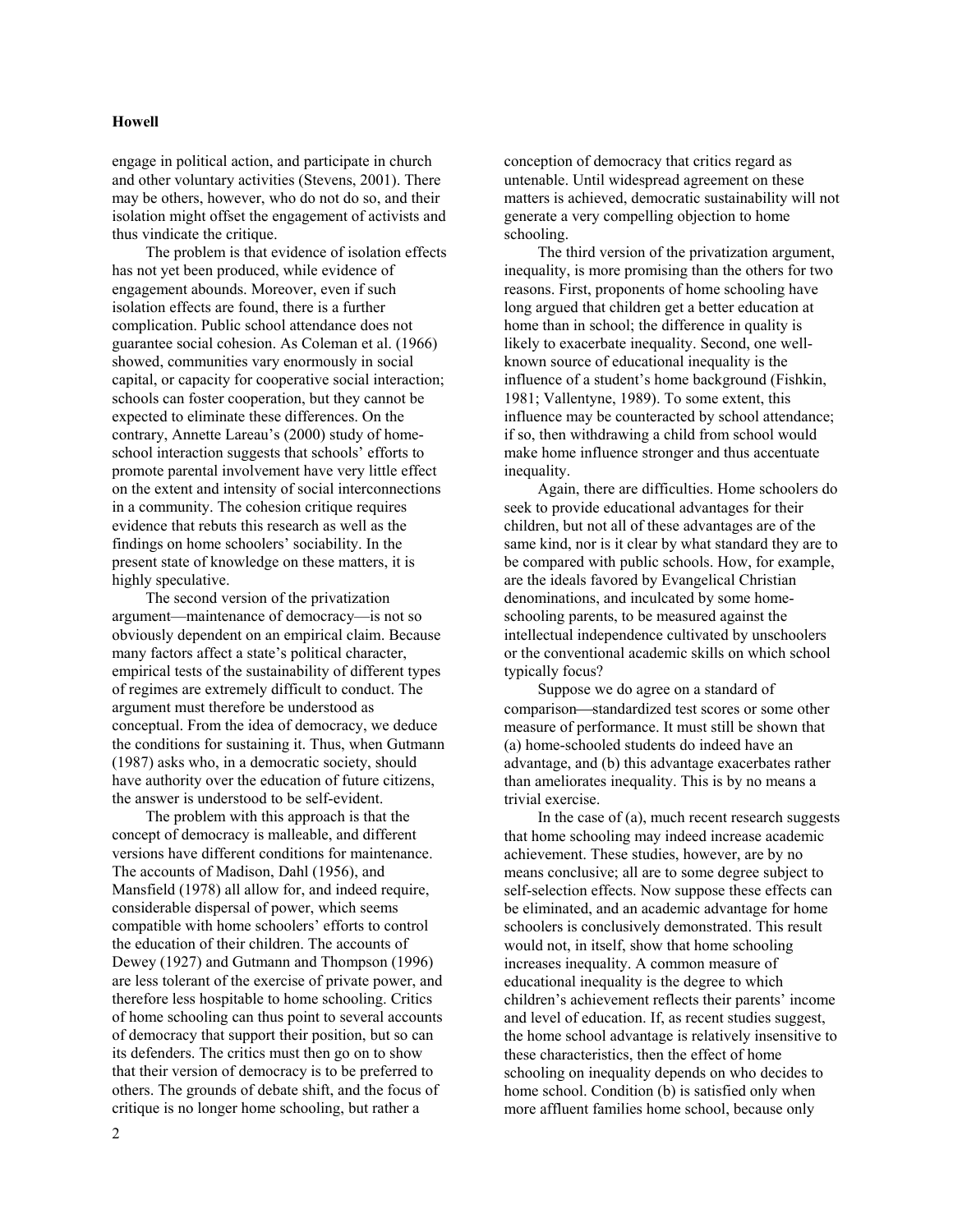#### **Howell**

because of what they allow us to do in the future. Their value lies in the opportunities that they generate. To deny parents the opportunity to provide these benefits would be to forbid them to enhance their children's well-being, or for that matter anyone else's or even their own, in any but the most trivial ways.

The separability argument is unlikely to convince egalitarian critics that home schooling is not wrong, unjust, and immoral. It does, however, defeat the responsibility thesis, by showing that it fails in its central aim of holding people responsible for their choices while immunizing them against factors beyond their control. It does so without introducing any new premise that is not widely accepted both by critics and by advocates of public education. Unlike the paternalism argument, it does not depend on empirical assumptions that new evidence might show to be false. Instead, it capitalizes on a basic internal flaw of the egalitarian argument: the assumption that choice, effort, and well-being can be defined in purely individual terms. Unfortunately for egalitarians, it cannot, and so the responsibility thesis collapses under its own weight, and the defense of home schooling against the most plausible version of the privatization argument is secure.

#### **Conclusion**

MOST PEOPLE THINK that it is not wrong to keep children out of school if they can be decently educated at home. Since research clearly shows that most home-schooled children are indeed educated decently, and many better than decently, the critics face an uphill battle. They must start from uncontroversial premises and build up an argument, in small steps no one can object to, leading to a controversial conclusion. This strategy is not a peculiarity of egalitarians or educational critics; it is the standard mode of moral argument, and often the only practicable way to convince people with words that something is right or wrong when they do not see it that way based on their experience.

As the different versions of the privatization argument demonstrate, the strategy is not always successful. If key factual premises are unsupported by research or experience, then the argument can be set aside pending new evidence, as in the case of cohesion. If an argument depends on moral premises not shared by those it aims to persuade, it can be dismissed summarily, as democratic maintenance was dismissed. But if, as in the case of strong equality, a

valid argument starts from plausible premises and leads to a conclusion that is deeply disturbing, then it deserves scrutiny. Parties to the home schooling debate ignore such a challenge at their peril. If the argument is valid, one can reject its conclusion only if one is prepared to renounce the premises.

Those sympathetic to home schooling are not likely to accept the critics' conclusion that home schooling is wrong. Nor, as evidence of the benefits of home schooling accumulates, are they likely to argue that children who are home schooled do not thereby receive an advantage. What are they to say, then, to those who assert that this advantage, like other advantages parents bestow on their children, is unearned? Must they give up the belief that people deserve what they work for, and do not deserve that for which they do not work? Must the responsibility thesis be abandoned?

The analysis presented here suggests that what must be sacrificed is not the notion of desert based on choice and effort, but rather the assumption that "choice" means individual choice and "effort" must be unilateral, not coordinated with efforts by others. Our most beneficial projects are cooperative projects, undertaken in voluntary association with others who share our aims and values. Families' efforts to promote their children's well-being are a conspicuous example of such a cooperative project, not least because they would be fruitless if the child didn't cooperate. Home-schooled children deserve the benefits of this enterprise in the same way anyone else deserves the benefits of cooperative effort. That these benefits are enjoyed unequally throughout the population reflects the heterogeneity of families and children, not injustice.

Small-scale cooperation and voluntary action are by definition not public. It is easy to see how any increase in activity of this type could be viewed as privatization. This article has explored several reasons for criticism of privatization, of which the one most relevant to home schooling is that it supports and maintains inequality. Home schooling, like other forms of voluntary cooperation, cannot avoid generating and maintaining inequality. Anyone who supports home schooling should be prepared to explain why the forms of inequality that it generates are not wrong, even though children ordinarily are not fully capable of choosing how they are educated. Anyone who opposes home schooling for egalitarian reasons should be prepared to explain why individual choice and effort are morally superior to coordinated choice and effort, as they must be if we are to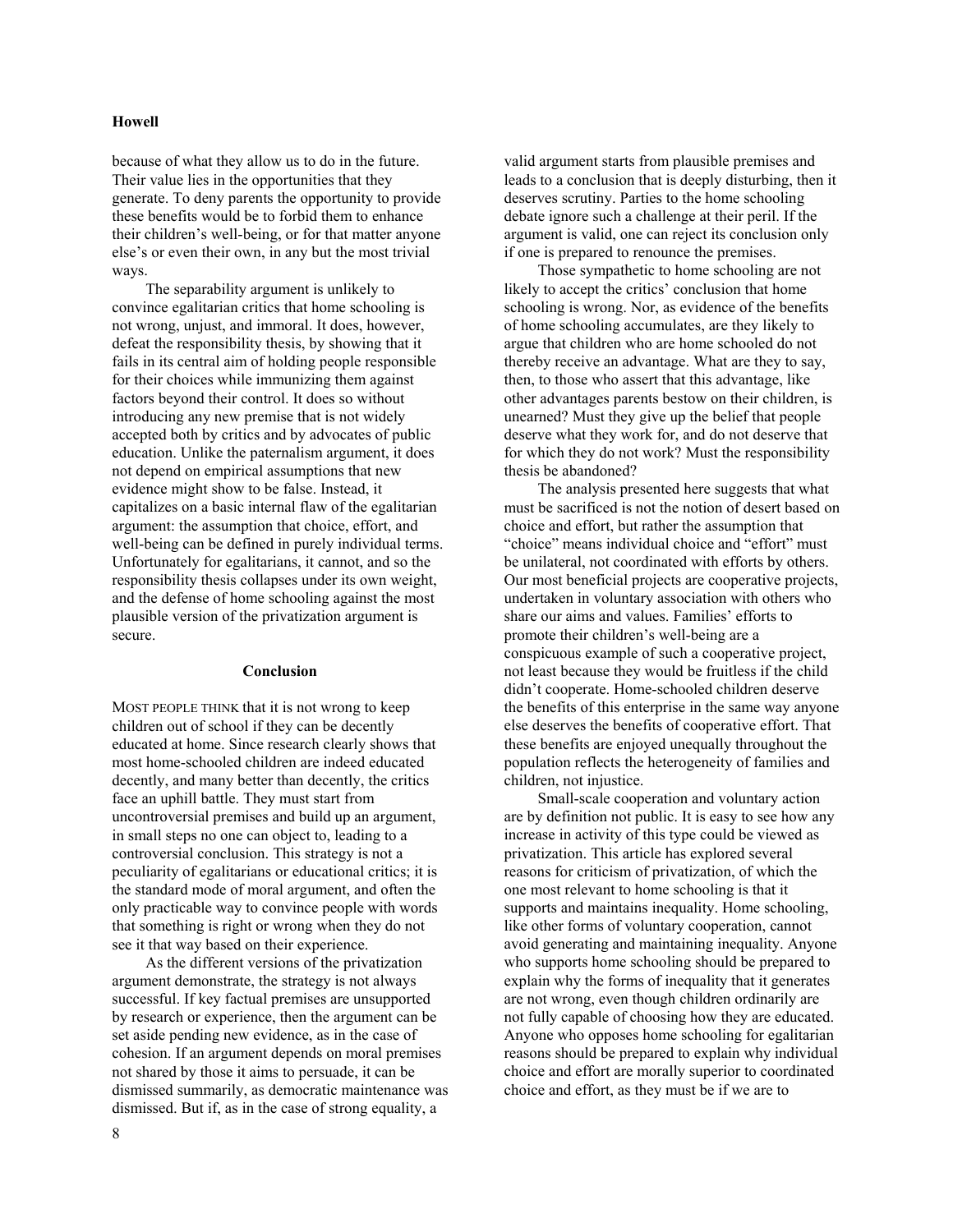## **Reading Aloud in Two Home Schools: A Qualitative Study**

## **Deanna Peterschick Gilmore, Ph.D.**

Assistant Professor of Literacy Education Department of Teaching and Learning Washington State University, Tri-Cities Richland, WA 99352-1671

ONE OF THE biggest challenges today is to prepare children to understand the nature of the world in which they are living, to find solutions to the personal and social problems they face, and to lead rich and satisfying lives. Some of the solutions to these challenges can be found in education, through programs adults have formulated for the child (e.g., home schools, public schools, private schools, charter schools, and through personalized learning experiences).

One of the most important ways anyone can help children is to teach them how to read. It is through the act of reading that children can enjoy literature, to discover what other people and cultures believe, and to develop ideas and beliefs of their own. Success in reading is also the key to understanding all other curriculum areas (Harrison, 1994). Research has also shown that a positive attitude and motivation toward reading has a direct impact on literacy learning and success (Haverty, 1996; McKenna & Kear, 1990; Winograd & Paris, 1989).

This article focuses on the act of reading aloud in two home schools. First, the researcher will describe the problem and significance of the study. Then the researcher will examine the literature in the field regarding home schooling, attitudes toward reading, and the importance of reading aloud to children. Next, the researcher will describe the methods used for the study, and include descriptions of the home schools settings and structures. Finally, the researcher will discuss the findings of the study, and make recommendations for practice and future research.

Since the beginning of the 1980s there has been a steady increase in the number of home schools in the United States (Farris, 1997; Ray, 1997; Stevens, 2001). Recent studies place the current home school population in the United States at approximately 1.5 million students (Ishizuka, 2000; McCusker, 2002; Paul, 2002).

One important part of the curriculum that is covered in home schools is literacy education, which would include reading, writing, speaking, and listening (Moore & Moore, 1994). Since so many children are

now being educated in home schools, the problem this researcher wanted to address was the following: How do home schools manage literacy education, and in particular, reading aloud to students?

There are many books written on the subject of home schooling, but there is still a dearth of literature in some areas of home school research. Although there have been many quantitative and qualitative research projects regarding public and private school settings, there have been very few research projects conducted in home school settings over a long period of time. Treat (1990) states,

Much more qualitative, in-depth research needs to be directed toward understanding the nature of teaching happening in individual home schools. Reading and writing processes are the very elements of educational growth, and yet thus far, home school research has given minimal attention to these areas. Literacy acquisition through parental teaching represents a new, important dimension of home school research. (p.11)

#### **Review of the Literature**

#### **Differences in Home Schools**

The term "home schooling" is often given to describe the process by which children learn about the world without going to schools (Holt, 1981). Home schools come in several varieties. Some are more like the traditional "school at home" model. The "school at home" model attempts to duplicate classroom education in the home and uses some of the same techniques as a classroom teacher. In the "school at home" concept, the teachers might use a commercial curriculum or build a curriculum of their own. Other types of home schools include classical education, theme studies, and unschooling. Unschooling is an alternative to the school-at-home approach, promoted and popularized by the late John Holt (Rivero, 2002). Unschooling in its purest form means learning what one wants, when and where one wants to, and for one's own reasons